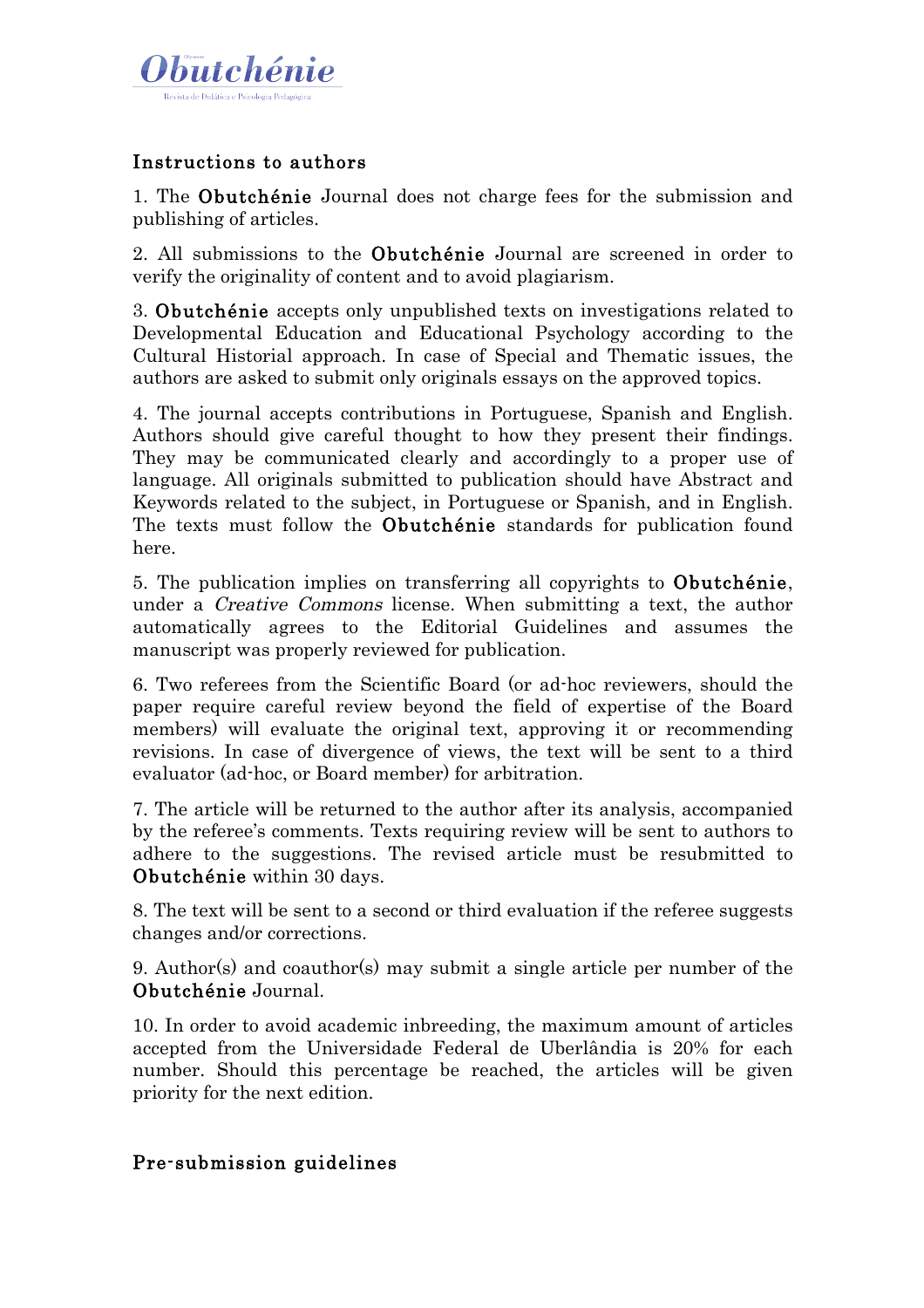

**Art 20º** All issues must respect the following configurations (download the Journal's Style Standards): the paper size is A4 and the margins should be set at 3 cm (top and bottom) and 2,5 cm (left and right). The font is Century Schoolbook, size 12, with 1.5 line and paragraph spacing.

Citations up to three lines should be placed in the text, with quotation marks. Direct (or literal) citations must include (in brackets) the author's surname with the first word in capital letters, followed by the year and page, and separated by a comma (Mumford, 1949, p. 513). Indirect citations: when the author is cited in the text, place the author's surname and year in brackets (Barbosa, 1980).

Abstract: no recoil, in bold, size 10.

Footnotes: no recoil, size 10, aligned in the bottom of the page.

Authors should also indicate whether the research was financed in a footnote located in the first page.

Art. 21<sup>°</sup> All articles should respect the following pattern:

- a) **Title**: located in the front page, followed by its translation to English or Portuguese (in case of an English original text). Both must be centralized;
- b) **Abstract:** in the text's idiom of preference (from 100 up to 250 words), two lines below the title, single space, without indenting;
- c) **Keywords**: up to five, a line below the Abstract, uppercase, separated by commas;
- d) **Abstract and Keywords**: two lines below the Keywords. In case of texts written in English, the translation should be to the Portuguese language.
- e) **Text**: two lines below the Keywords, 1.5 spacing, without paragraph spacing. Subtitles must be aligned to the left, in bold, without indenting, and be numbered (Roman numeric system) since the beginning (with the exception of the Introduction and References sections);
- f) **References**: all documents cited in the text should be included in the Reference section, which must be ordered two lines below the text, without indenting, according to alphabetical and chronological orders. The standards of references follow the most current patterns of the Brazilian Association of Technical Standards (ABNT). The presentation of **Bibliography** is optional. Once enclosed, this section should come after the References, with the indication of the works consulted and/or recommended, and must also follow alphabetical and chronological orders, as well as the ABNT patterns.

Below are some examples on how to proceed:

*Book*

SILVA, I. A. *Figurativização e metamorfose*: o mito de Narciso. São Paulo: EDUNESP, 1995. 276 p.

*Book chapter*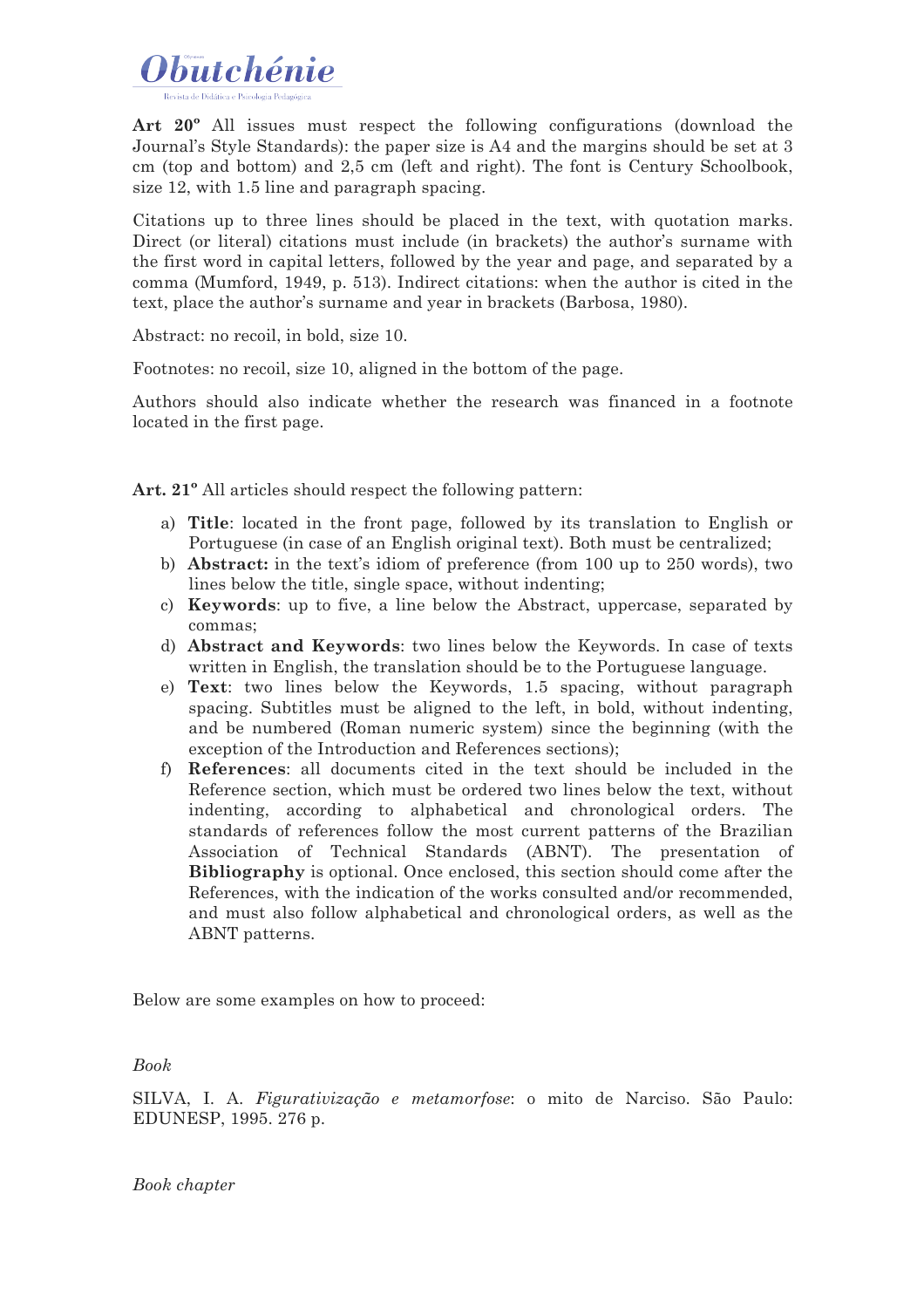

JOHNSON, W. Palavras e não palavras. In: STEINBERG, C. S. *Meios de comunicação de massa*. São Paulo: Cultrix, 1972, p. 47-66.

## *Theses and dissertations*

CORRÊA, G. G. *As reformas educacionais brasileiras*: programas de ensino em Ciências e seriação escolar. 1997. 201 f. Dissertação (Mestrado em Educação). Centro de Ciências Humanas e Artes, Universidade Federal de Uberlândia, Uberlândia, 1997.

## *Published papers – printed journals*

CAMPOS, M. M. Educação infantil: o debate e a pesquisa. *Cadernos de Pesquisa***,** São Paulo, n. 101, p.113-127, jul. 1997.

## *Conference paper*

MARIN, A. J. Educação continuada: sair do informalismo? In: CONGRESSO ESTADUAL PAULISTA SOBRE FORMAÇÃO DE EDUCADORES, 1, 1990. Águas de São Pedro. *Anais***.** São Paulo: Unesp, 1990. p.114-118.

## *Online material*

TAVES, R. F. Ministério corta pagamento de 46,5 mil professores. *O Globo***,** Rio de Janeiro, 19 de maio 1998. Available in http//www.oglobo.com.br. Acess on May 19 1998.

Art 22º Texts must adhere to the following specific guidelines:

#### I – Articles

- a) Be up to 25 (twenty five) pages in length, with 1.5 spacing;
- b) Investigate a relevant problem;
- c) Generate scientific or theoretical/investigative knowledge;
- d) Present a critical point of view from the author, regarding the subject matter;
- e) Offer scientific support and/or bibliographical citations validating the main affirmations set out on the text;
- f) Be clearly supported with references;
- g) Avoid inessential citations and affirmations that do not rely on facts or references;
- h) Sustain valid arguments and consistent sets of proposition;
- i) Exhibit coherence and accuracy in the use of language;
- j) Follow ABNT standards.

# I – Biographies

a) Be up to 25 (twenty five) pages in length, with 1.5 spacing;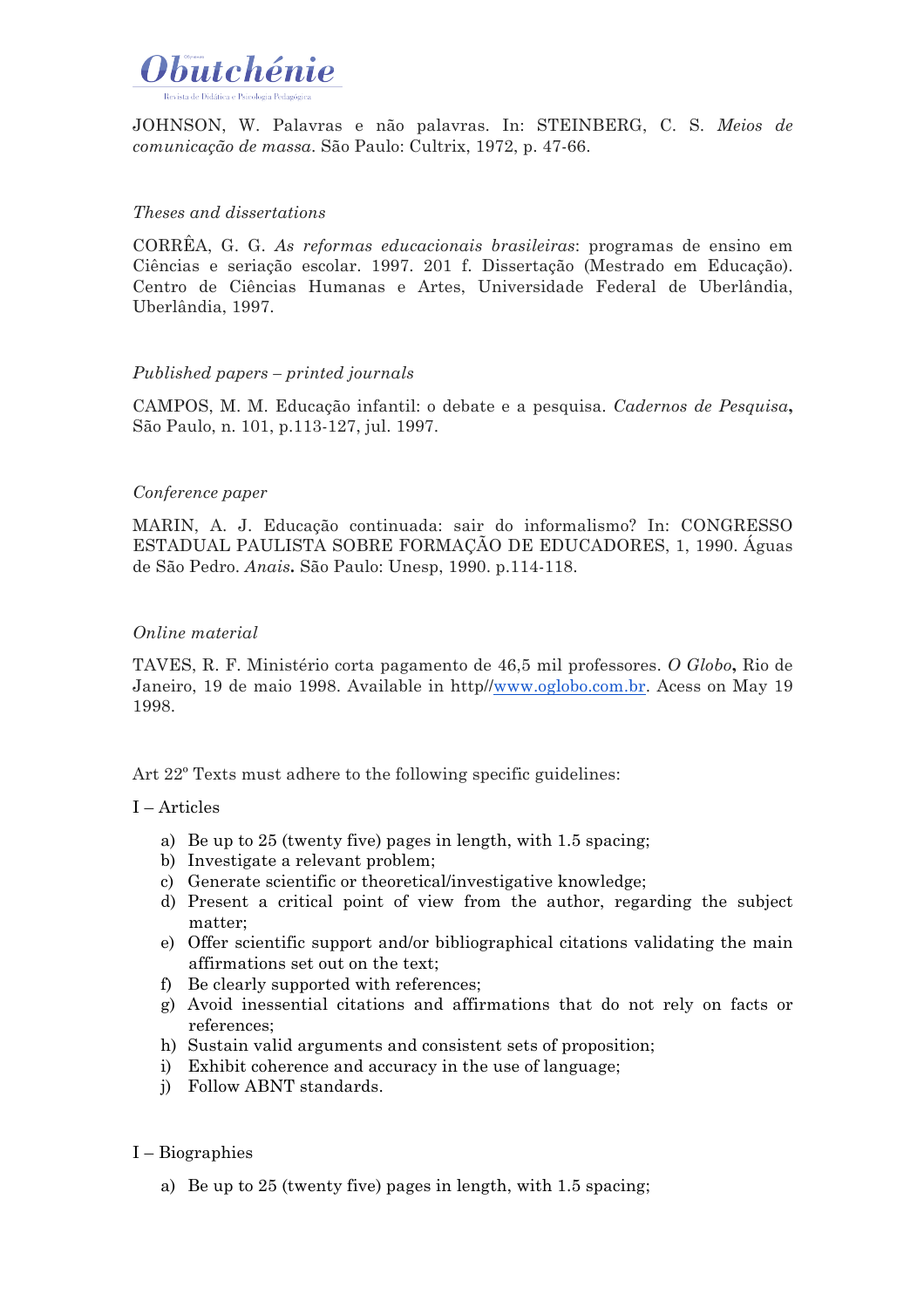

b) Refer to thinkers or scholars of interest to Education and Educational Psychology;

c) Submit a clear characterization of the thinker's life, as well as the thinker's major contributions to the areas of interest of **Obutchénie**.

# III – Critical reviews

- a) Be up to 8 (eight) pages in length, with 1.5 spacing;
- b) Refer to works on Education and Educational Psychology;
- c) Present a clear perception of the work, its author and its ideas, as well as the reviewer's position in regard to recommending or not the work.

#### IV – Interviews

- a) Be up to 25 (twenty-five) pages in length, with 1.5 spacing;
- b) Refer to personalities that bring forth significant contributions to the areas of interest of Obutchénie;
- c) Address academic and scientific contents that are relevant to Obutchénie;
- d) Be accompanied with supporting documentation from the interviewee, exhibiting the approval for publication.

#### V – Dossier

- a) Assemble no more than  $6$  (six) texts that meet the guidelines for article submissions;
- b) Be organized and suggested by specialists in **Obutchénie**'s areas of interest, based on correlated subject issues that link the articles' discussions;
- c) Have prior approval from the Board;
- d) Have each text approved by referees indicated by the Board, in accordance with evaluation criteria for collaborations.

#### VI – Translations

- a) Respect the amount of pages of the original text, which must correspond approximately to the extension of a scientific article;
- b) Be originally written by personalities with academic and scientific renown in the areas of interest of Obutchénie;
- c) Refer to academic and scientific texts that contributes to the areas of interest of Obutchénie;
- d) Guarantee originality in the translation to the Portuguese language;
- e) Present technical accuracy, while authentically preserving the original content;
- f) Have its publication conditioned to the technical review of the Board, with a mention to the reviewer;
- g) Have its publication conditioned to the approval of the Board;
- h) Be accompanied by a copyright license or assignment statement.